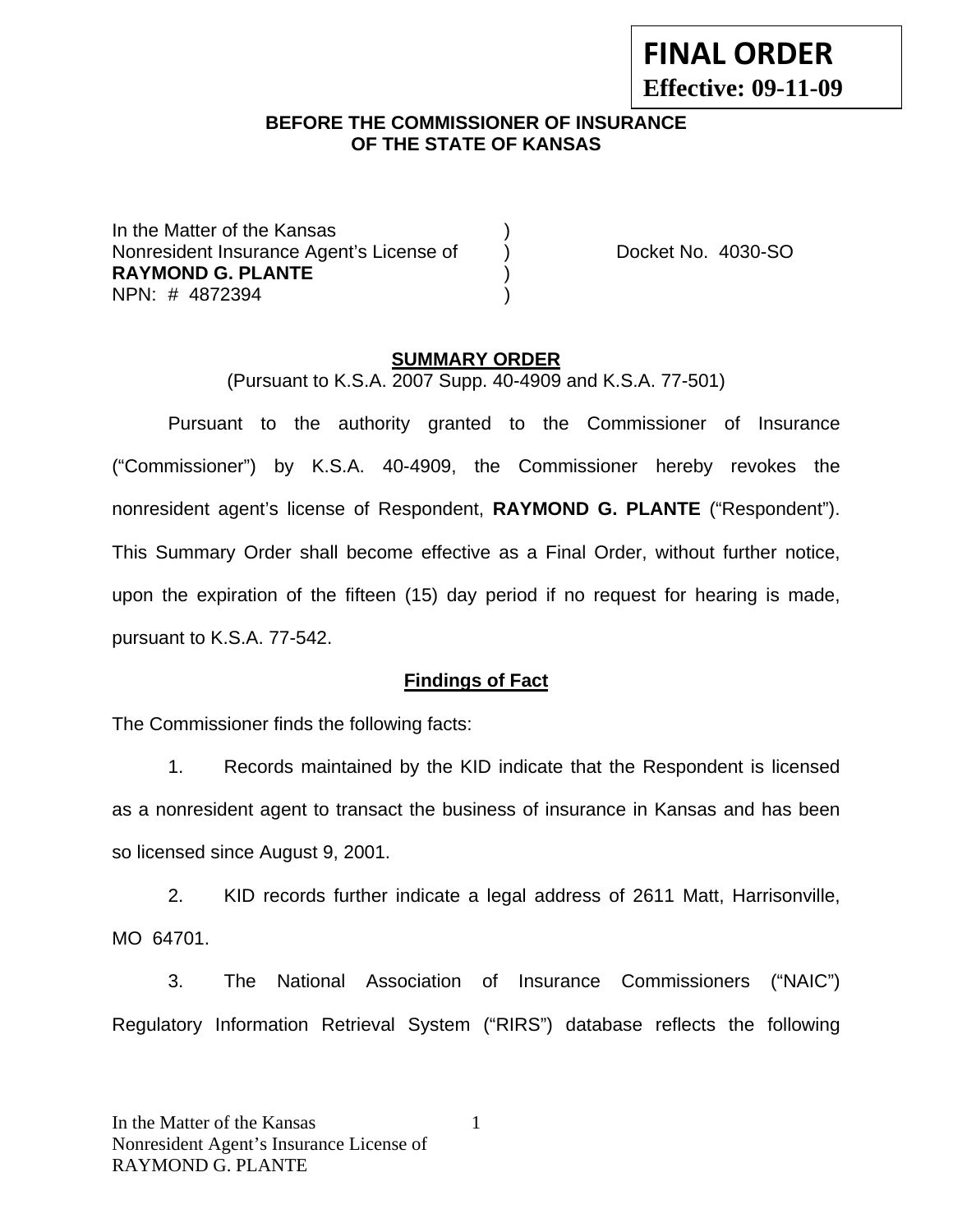actions: Respondent was disciplined by Missouri for "Failure to Maintain Books &

Records". A monetary penalty was assessed, effective March 23, 2009.

4. Respondent has failed to report the discipline on his license to KID.

## **Applicable Law**

5. K.S.A. 40-4909(a) provides, in relevant part:

"The commissioner may deny, suspend, revoke or refuse renewal of any license issued under this act if the commissioner finds that the applicant or license holder has:

(2) Violated:

(A) Any provision of chapter 40 of the Kansas Statutes Annotated, and amendments thereto, or any rule and regulation promulgated hereunder

(8) Used any fraudulent, coercive, or dishonest practice, or demonstrated any incompetence, untrustworthiness, or financial irresponsibility in the conduct of business in this state or elsewhere. . .."

6. The Commissioner may revoke any license issued under the Insurance

Agents Licensing Act if the Commissioner finds that the interests of the insurer or the

insurable interests of the public are not properly served under such license. K.S.A. 40-

4909(b).

7. A producer must inform the Commissioner of Insurance within 30 days of

any discipline against a producer's license. K.A.R. 40-7-9(a).

### **Conclusions of Law**

8. The Commissioner has jurisdiction over Respondent as well as the subject

matter of this proceeding, and such proceeding is held in the public interest.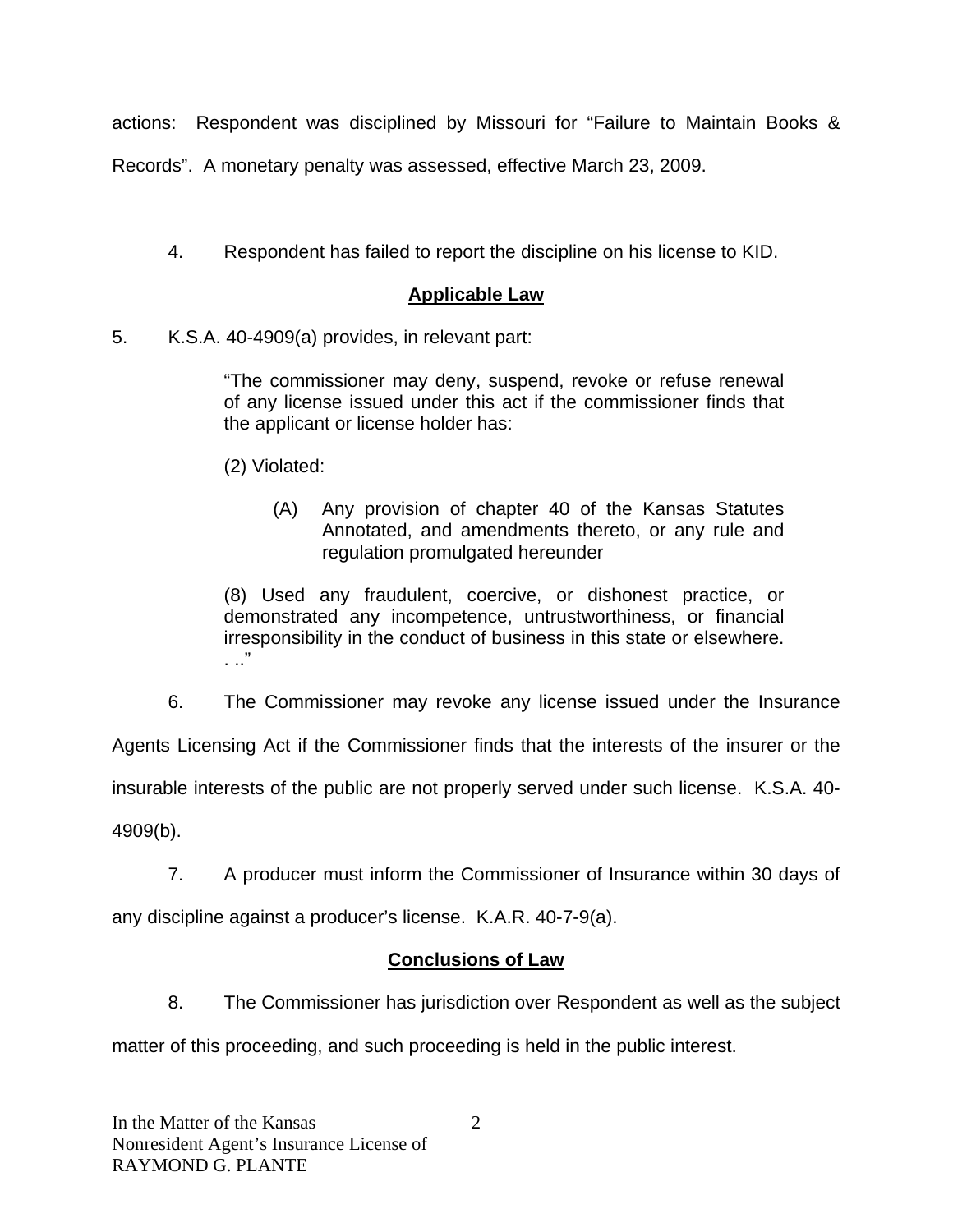9. The Commissioner finds, based on the facts contained in paragraphs 3 and 4, that Respondent has demonstrated incompetence, untrustworthiness, or financial irresponsibility in the conduct of business.

 10. Based on the Respondent's discipline and failure to report the discipline, the Commissioner concludes that sufficient grounds exist for the revocation of Respondent's insurance agent's license pursuant to K.S.A. 40-4909(b) because such license is not properly serving the interests of the insurer and the insurable interests of the public.

 11. Based on the facts and circumstances set forth herein, it appears that the use of summary proceedings in this matter is appropriate, in accordance with the provisions set forth in K.S.A. 77-537(a), in that the use of summary proceedings does not violate any provision of the law and the protection of the public interest does not require the KID to give notice and opportunity to participate to persons other than Raymond G. Plante.

**IT IS THEREFORE ORDERED BY THE COMMISSIONER OF INSURANCE THAT** the Kansas non-resident insurance agent's license of Raymond G. Plante is hereby **REVOKED. It is further ordered,** that Raymond G. Plante shall **CEASE and DESIST** from the sale, solicitation, or negotiation of insurance and/or receiving compensation deriving from the sale, solicitation, or negotiation of insurance conducted after the effective date of this order.

#### **NOTICE AND OPPORTUNITY FOR HEARING**

RAYMOND G. PLANTE, within fifteen (15) days of service of this Summary Order, may file with the Kansas Insurance Department a written request for hearing on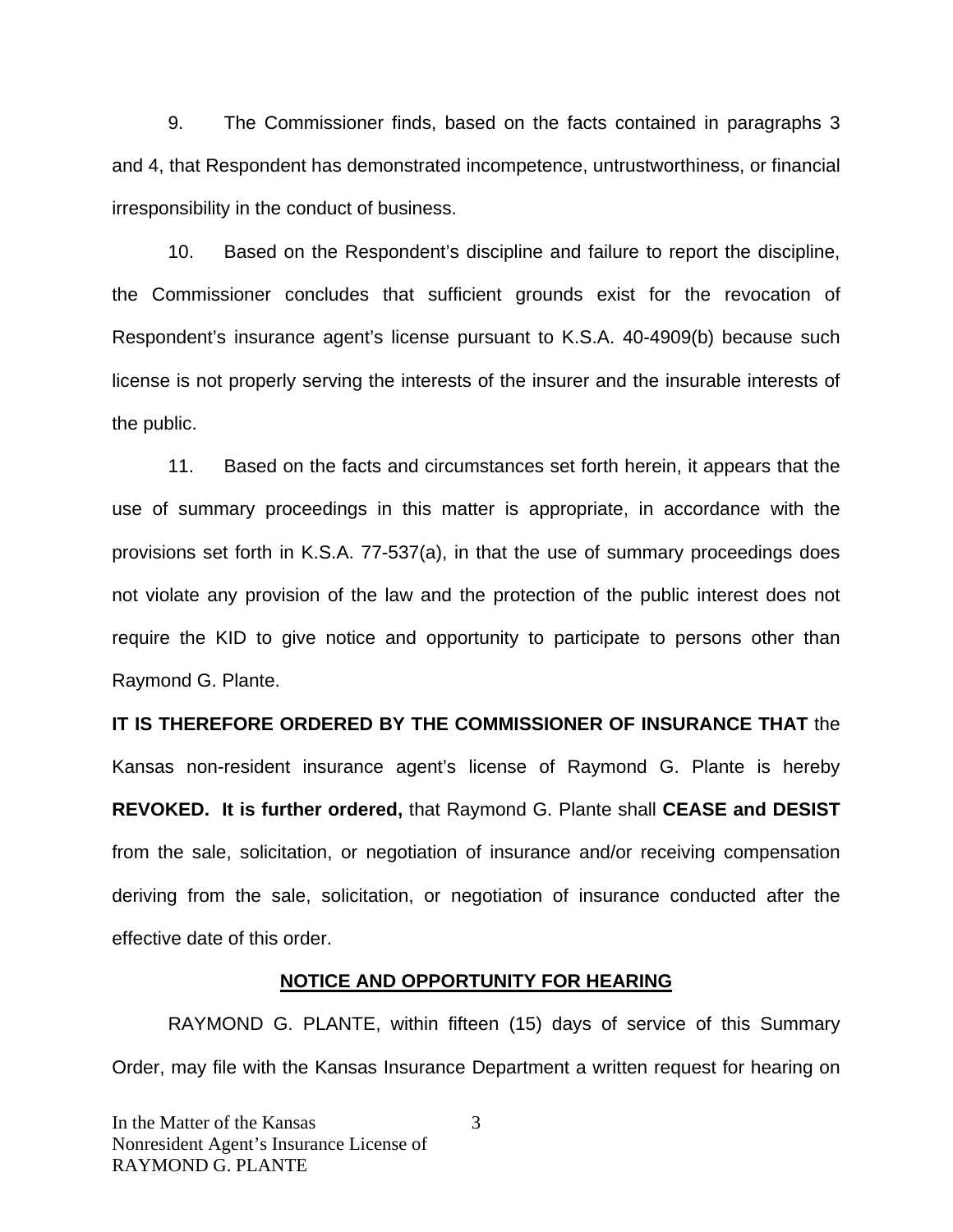this Summary Order, as provided by K.S.A. 77-542. In the event a hearing is requested, such request should be directed to:

John W. Campbell, General Counsel Kansas Insurance Department 420 S.W.  $9<sup>th</sup>$  Street Topeka, Kansas 66612

Any costs incurred as a result of conducting any administrative hearing shall be assessed against the agent/agency who is the subject of the hearing as provided by K.S.A. 40-4909(f). Costs shall include witness fees, mileage allowances, any costs associated with reproduction of documents which become part of the hearing record, and the expense of making a record of the hearing.

If a hearing is not requested, this Summary Order shall become effective as a Final Order, without further notice, upon the expiration of the fifteen (15) day period for requesting a hearing. The Final Order will constitute final agency action in the matter.

In the event the Respondent files a petition for judicial review, the agency officer designated pursuant to K.S.A. 77-613(e) to receive service of a petition for judicial review on behalf of the Kansas Insurance Department is:

John W. Campbell, General Counsel Kansas Insurance Department 420 S.W. 9<sup>th</sup> St. Topeka, Kansas 66612